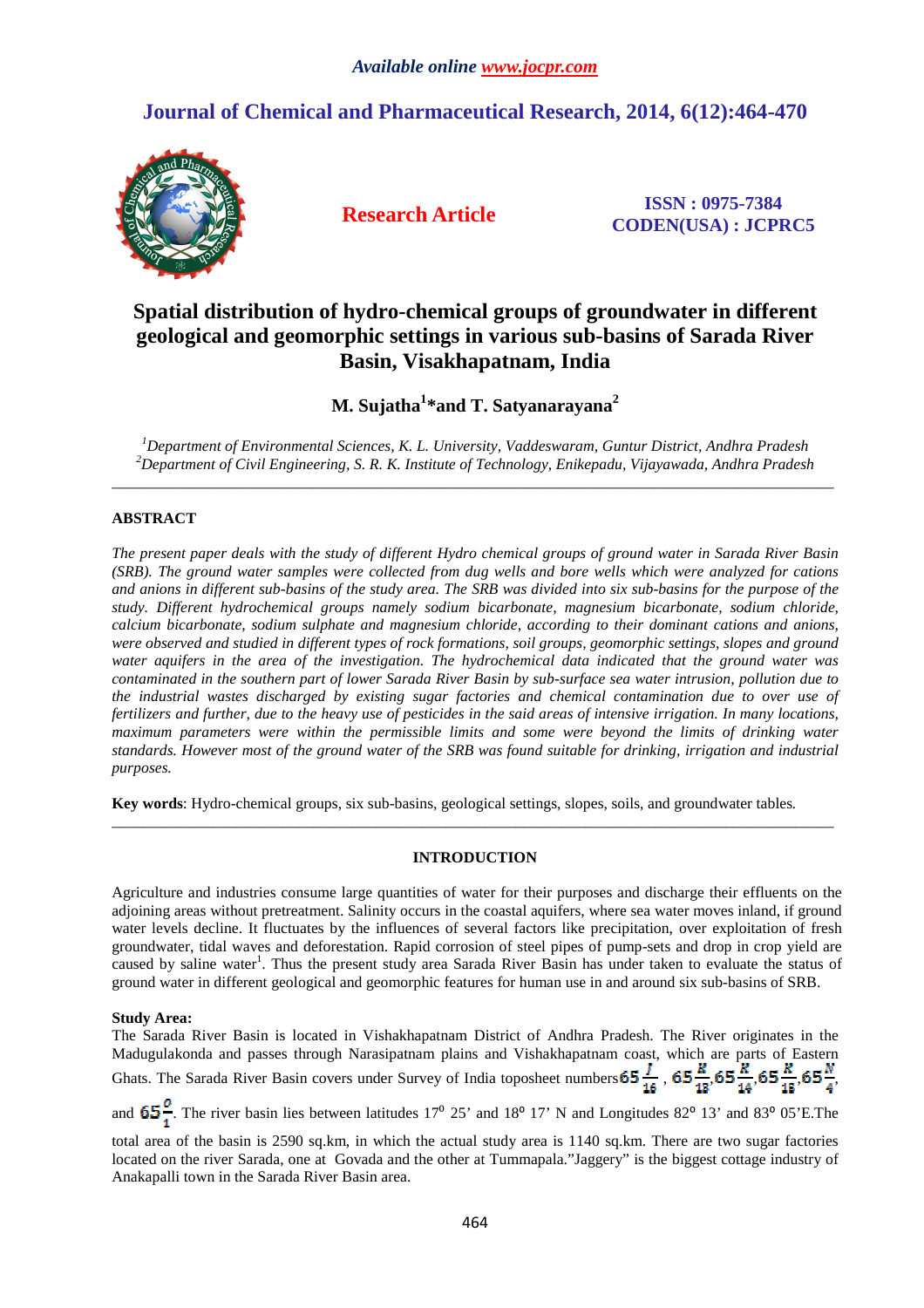

The geological formations in the river basin consist of Khondalite group of rocks (65%), granite gneisses (20%), charnockites (10%), and quartzites (5%) of Archean age<sup>2</sup>. Charnockite group of rocks are found interbeded with khondalite group of rocks in the most of the basin area. The soil groups of the area are loamy soils, claey soils and red soils. The average rainfall of the basin area is about 1000mm. The basin has been divided into six sub-basins for the present study of hydrochemistry namely upper Sarada, Bodderu river, Tacheru and Pedduru, Vedurlagedda, Mamidivaka gedda and lower Sarada River. Along with sub-basins, major towns or sampling locations were also marked in Fig(1) for study purpose. The list of sampling locations (villages) and their ground water levels in open and bore wells in various sub-basins of the Sarada River Basin is given in Table 1.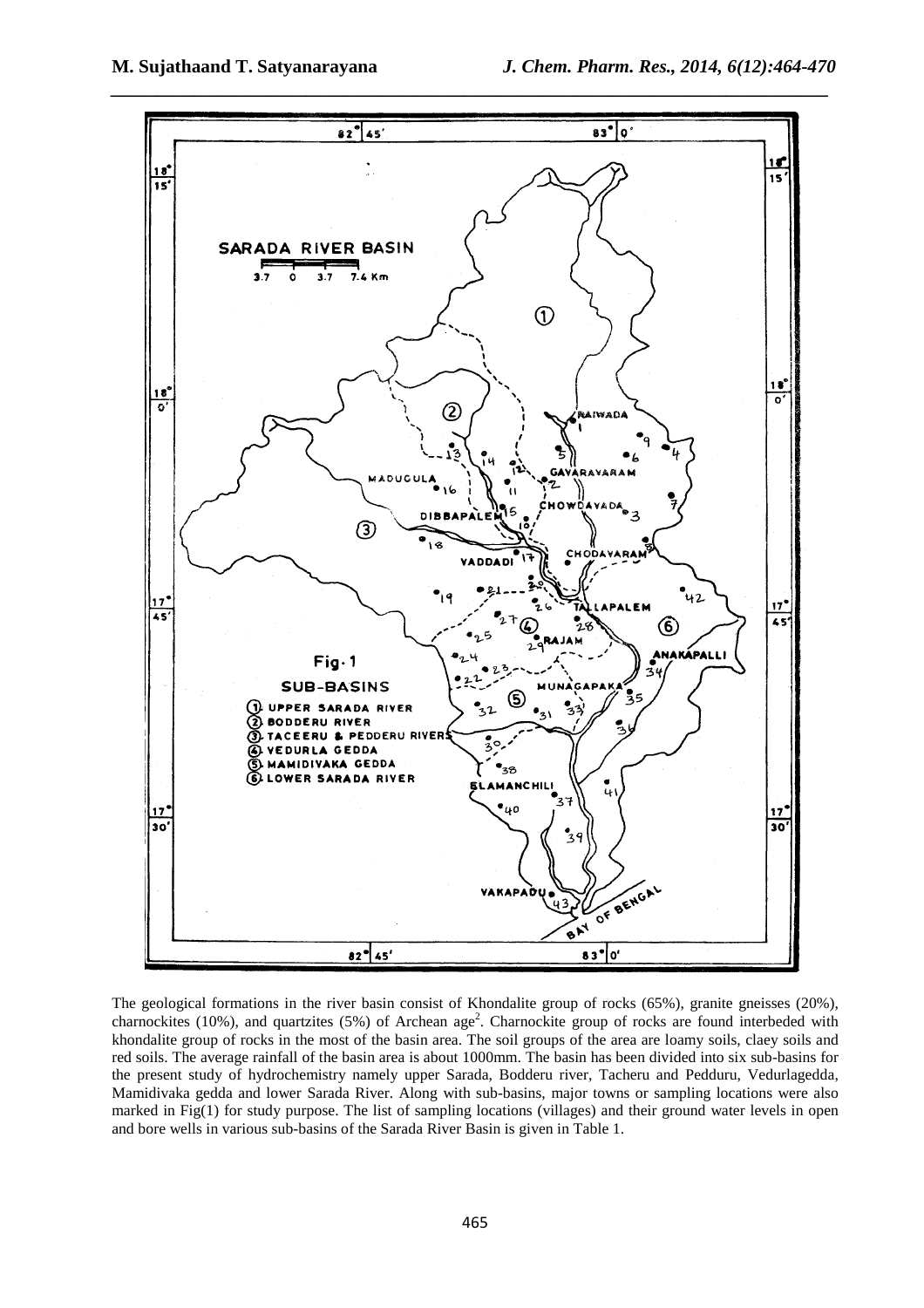42 Narapadu 4.80 43 Vakapadu 1.60

| Subasin - I            |              |                       |                        | Subasin - II      |                       |       | Subasin - III   |                       |  |  |
|------------------------|--------------|-----------------------|------------------------|-------------------|-----------------------|-------|-----------------|-----------------------|--|--|
| S No.                  | Location     | Water Level<br>(bgl)m | S No.                  | Location          | Water Level<br>(bgl)m | S No. | Location        | Water Level<br>(bgl)m |  |  |
| 1                      | Raiwada      | 3.00                  | 10                     | D Suravaram       | 2.30                  | 16    | Madugula        | 5.00                  |  |  |
| 2                      | Gavaravaram  | 1.50                  | 11<br>Appalaraju Palem |                   | 3.00                  | 17    | Vaddadi<br>2.80 |                       |  |  |
| 3                      | Chowdavada   | 1.30                  | 12                     | Siripuram<br>3.50 |                       | 18    | Murapaka        | 3.50                  |  |  |
| 4                      | Gullapali    | 4.00                  | 13                     | Konam             | 2.80                  | 19    | Ramajogipalem   | 4.00                  |  |  |
| 5.                     | Annavaram    | 2.30                  | 14                     | Jampana           | 1.50                  | 20    | Jannnavaram     | 1.80                  |  |  |
| 6                      | Alamanda     | 3.80                  | 15                     | Dibbapalem        | 1.00                  | 21    | Guddipa         | 6.00                  |  |  |
| 7                      | Adduru       | 4.00                  |                        |                   |                       |       |                 |                       |  |  |
| 8                      | Narasapuram  | 5.20                  |                        |                   |                       |       |                 |                       |  |  |
| 9                      | Varada       | 3.80                  |                        |                   |                       |       |                 |                       |  |  |
| Table<br>(continue): 1 |              |                       |                        |                   |                       |       |                 |                       |  |  |
| <b>Subasin - IV</b>    |              |                       |                        | Subasin - V       |                       |       | Subasin - VI    |                       |  |  |
| S No.                  | Location     | Water Level<br>(bgl)m | S No.                  | Location          | Water Level<br>(bgl)m | S No. | Location        | Water Level<br>(bgl)m |  |  |
| 22                     | Seethaiahpet | 2.60                  | 30                     | Kannurupalem      | 3.10                  | 34    | Anakapalli      | 1.80                  |  |  |
| 23                     | Turakalapudi | 3.50                  | 31                     | mamidivaka        | 1.80                  | 35    | munagapaka      | 1.40                  |  |  |

**Table-1: Ground water levels in open and bore wells in various locations of Sarada River Basin**

*\_\_\_\_\_\_\_\_\_\_\_\_\_\_\_\_\_\_\_\_\_\_\_\_\_\_\_\_\_\_\_\_\_\_\_\_\_\_\_\_\_\_\_\_\_\_\_\_\_\_\_\_\_\_\_\_\_\_\_\_\_\_\_\_\_\_\_\_\_\_\_\_\_\_\_\_\_*

*\*bgl:below the ground level* 

24 Neelakantapuram 1.80 32 Govada 2.10 36 peddapudi 2.30<br>25 ithampudi 5.10 33 Tallapalem 2.80 37 Elamanchili 1.50 25 ithampudi 5.10 33 Tallapalem 2.80 37 Elamanchili 1.50 26 Timmannapalem 3.20 38 Vemagiri 4.60<br>27 Jamathullapalem 4.10 39 Murakada 1.20 27 Jamathullapalem 4.10 39 Murakada 1.20 28 Tallaplem 2.60 40 Kotturu 3.00 29 Rajam 5.90 41 T Jampanapalem 2.80

#### **EXPERIMENTAL SECTION**

During field survey, forty three ground water samples from the existing dug wells and bore wells , from various locations of six sub-basins of Sarada River Basin , that lie below an altitude of 80 meters above MSL were collected. Two liters of ground water collected in plastic containers with necessary precautions<sup>3</sup>. The collected water samples were analyzed for cationic and anionic chemical parameters such as  $Ca^{++}$ ,Mg<sup>++</sup>,Na<sup>+</sup>,K<sup>+</sup>,Cl<sup>-</sup>,CO<sub>3</sub><sup>2</sup>-,HCO<sub>3</sub><sup>-</sup>and SO<sub>4</sub><sup>2-</sup> were evaluated as per the standard procedures<sup>4</sup>. The ground water samples were grouped according to their dominant cations and anions<sup>5-7</sup>. The six observed hydrochemical groups in the order of abundance such as 1.Sodium Bicarbonate- (NaHCO<sub>3</sub>), 2.Magnesium Bicarbonate- Mg (HCO<sub>3</sub>)<sub>2</sub>, 3. Sodium Chloride – (Nacl), 4. Calcium Bicarbonate- Ca (HCO<sub>3</sub>)<sub>2</sub> 5. Sodium Sulphate-(Na<sub>2</sub>SO<sub>4</sub>) and 6. Magnesium chloride- (MgCl₂) were found in the area of investigation. The geographic distributions of different chemical groups were shown in the fig (2). All parameters were expressed in milli equivalents of TDS per liter.

**Table 2: Distribution of cations and anions in ground waters of various sub-basins in Sarada River Basin** 

|       | Name of the sub-basin | Range | Cations (m.eq/lit) |                  |       | Anions (m.eq/lit) |      |                               |                              |          |
|-------|-----------------------|-------|--------------------|------------------|-------|-------------------|------|-------------------------------|------------------------------|----------|
| S.No. |                       |       | $Ca2+$             | $\text{Mg}^{2+}$ | $Na+$ | $K^+$             | Cŀ   | HCO <sub>3</sub> <sup>2</sup> | CO <sub>3</sub> <sup>2</sup> | $SO_4^2$ |
| 1.    | Upper Sarada River    | Max   | 4.6                | 15.2             | 37.4  | 0.6               | 11.2 | 12.8                          | 2.5                          | 0.1      |
|       |                       | Min   | 0.6                | 0.2              | 0.5   | 0.02              | 0.6  | 1.2                           | 0.5                          | 0.02     |
| 2.    | Bodderu river         | Max   | 3.8                | 6.3              | 13.0  | 0.6               | 17.2 | 12.7                          | 2.5                          | 6.9      |
|       |                       | Min   | 0.4                | 0.2              | 1.7   | 0.05              | 1.1  | 1.9                           | 0.3                          | 0.7      |
| 3.    | Tacheru and pedduru   | Max   | 4.2                | 7.1              | 23.0  | 0.6               | 21.6 | 15.2                          | 8.3                          | 14.4     |
|       |                       | Min   | 0.4                | 0.3              | 0.8   | 0.02              | 0.1  | 2.1                           | 0.6                          | 0.04     |
| 4.    | Vedurla gedda         | Max   | 4.0                | 10.7             | 23.0  | 0.6               | 20.0 | 8.7                           | 1.3                          | 3.2      |
|       |                       | Min   | 0.8                | 0.2              | 1.8   | 0.02              | 1.0  | 2.2                           | 0.5                          | 0.04     |
| 5.    | Mamidivaka gedda      | Max   | 9.8                | 9.1              | 23.5  | 0.2               | 34.4 | 8.7                           | 2.5                          | 7.6      |
|       |                       | Min   | 1.0                | 1.0              | 4.2   | 0.02              | 1.2  | 3.3                           | 0.5                          | 0.5      |
| 6.    | Lower Sarada River    | Max   | 17.6               | 14.7             | 49.8  | 1.6               | 70.0 | 12.2                          | 33.3                         | 29.1     |
|       |                       | Min   | 0.2                | 0.2              | 0.8   | 0.02              | 0.4  | 1.2                           | 0.3                          | 0.2      |

#### **RESULTS AND DISCUSSION**

The ranges of hydro-chemical data from six sub-basins of Sarada River Basin were presented in Table 2.

## *1. Sodium Bicarbonate Group –(NaHCO₃):*

This group is present in ground water samples with a wide range of salinity varying from 9.97 to 69.61 m.eq of TDS/lit. The ionic relationship of the group is  $\text{Na}^{\star} > \text{Ca}^{2\star} > \text{Mg}^{2\star}$  and  $\text{HCo}_3 > \text{Cl}^{\star} > \text{SO}_4{}^{2\star}$ . The analytical data shows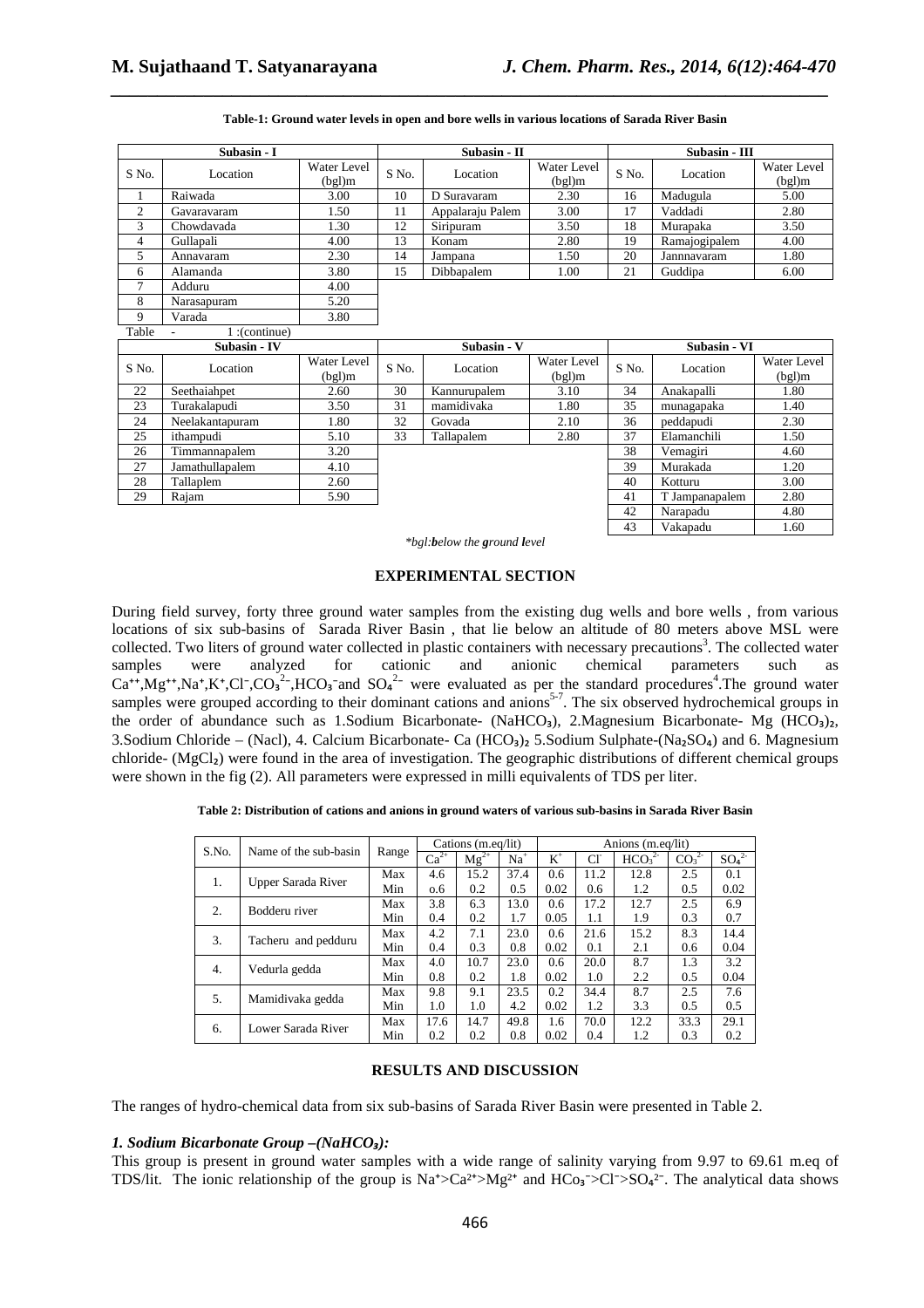that 21(48.3%) ground water samples identified in this sodium bicarbonate group. The sodium bicarbonate water group is more wide spread and dominant in the northern part of the basin. These waters are observed around Vaddadi to the north of Chodavaram, Munagapaka to the south of Anakapalli and to the west of Tallapalem. Increase of salinity is observed at Gavaravaram and Munagapaka.

*\_\_\_\_\_\_\_\_\_\_\_\_\_\_\_\_\_\_\_\_\_\_\_\_\_\_\_\_\_\_\_\_\_\_\_\_\_\_\_\_\_\_\_\_\_\_\_\_\_\_\_\_\_\_\_\_\_\_\_\_\_\_\_\_\_\_\_\_\_\_\_\_\_\_\_\_\_*

This hydrochemical group is dominant in khondalite group of gneissic rocks <sup>8</sup>. This group of waters mainly seen in substratum with sandy soils as top soil cover. Flood plains, and palaeo-channels have these waters. Shallow aquifers predominantly contain these water.

## *2. Magnesium Bicarbonate group –Mg(HCO₃)₂:*

This group is present in ground water samples with a range of salinity between 9.80 and 32.89 m.eq of TDS/lit. The analytical data indicates that 4 (9.3%) ground samples fall in this group. Magnesium is the major cation, while calcium and sodium are minor constituents. The ionic relationship of this group is found to be  $Mg^{2+} > Ca^{2+} > Na^+ > K^+$ and  $HCO_3 > Cl > CO^2$ ,  $SO^2_4$ , although there are a few cases in which the relationship is  $Mg^{2+} > Ca^{2+} > K^+$  and  $HCO<sub>3</sub> > Cl<sup>-</sup> > CO<sup>2</sup> <sub>3</sub> > SO<sup>2</sup> <sub>4</sub>$ .

This group is mostly noticed in upper Sarada River, Bodderu River and lower Sarada sub-basins (fig 2). It is dominant in the sandy and loamy soils of northern part of the study area. These waters are observed in palaeo – channels and flood plains of the region of charnockites to the east of Dibbapalem, west of Chodavaram, Munagapaka and around Anakapalli. The depth of the aquifer is more than 4 mts.

#### *3. Sodium Chloride group- (NaCl):*

This group is present in waters having a salinity range of 16.36 to 135.55 m.eq of TDS/lit. The analytical data shows that 10(23.25%) ground water samples fall in this sodium chlo*rid*e group. The water in the lower range of salinity are found to contain high proportion of sodium, calcium and bicarbonates. When the sodium chlorides concentrations increase, the chloride becomes practically the only anion. The ionic relationship of the group is  $Na^{2+} > Mg^{2+} > Ca^{2+} > K^+$  and Cl<sup> $-$ </sup>>HCO<sub>3</sub><sup> $-$ </sup>>CO<sup>2</sup><sub>2</sub><sup> $-$ </sup>. In a few cases, calcium has been found to be exceeded magnesium.

| S. No. | <b>Parameter</b>       |                        | <b>WHO</b> standard value | % of samples with in   |                        |  |
|--------|------------------------|------------------------|---------------------------|------------------------|------------------------|--|
|        |                        | <b>Desirable limit</b> | Max. Permissible limit    | <b>Desirable limit</b> | Max. Permissible limit |  |
|        | pН                     | $7.0 - 8.5$            | $6.5 - 9.2$               | 100                    |                        |  |
| 2      | Chlorides              | $250$ mg/l             | $1000 \,\mathrm{mg}/l$    | 79.07                  | 20.93                  |  |
| 3      | Sulphate               | $200 \text{ mg}/1$     | $400 \text{ mg}/1$        | 93.03                  | 6.97                   |  |
| 4      | Alkalinity             | $200 \text{ mg}/1$     | $600 \text{ mg/l}$        | 90.70                  | 9.30                   |  |
| 5      | Total dissolved solids | $500 \text{ mg}/1$     | $3000 \,\mathrm{mg}/l$    | 88.40                  | 11.60                  |  |
| 6      | Calcium                | $75 \text{ mg}/1$      | $200 \text{ mg}/1$        | 93.80                  | 6.20                   |  |
|        | Magnesium              | $50 \text{ mg}/1$      | $150 \text{ mg}/1$        | 88.20                  | 11.80                  |  |
| 8      | Potassium              | Not Applicable         | Not Applicable            | Not Applicable         | Not Applicable         |  |
| 9      | Sodium                 | $400 \text{ mg/l}$     | $800$ mg/l                | 81.40                  | 18.60                  |  |

#### **Table 3: The percentage distribution of ground water samples above and below the limits in Sarada River Basin**

The areal distribution of sodium chloride group in the area of investigation is mostly in the Vedurlagedda and lower Sarada sub-basins. This water group is seen in Dibbapalam to the north of Gavaravaram, to the east of Peddamadina, to the south of Anakapalli, Munagapaka and Elamanchilli. The salinity of this group increased to the south in the lower Sarada River Basin. The sodium chloride waters are dominant in the soils of the charnockite and khondalite terrains. It is observed in the plains having a slope of less than  $1<sup>0</sup>$  and shallow ground waters of 2 to 4 mts depth.

In the lower Sarada River Basin, the discrepancy of hydrochemistry is attributed to mixing of ground water and the sea water due to high tide. The simplest explanation for this discrepancy could be that the sodium chloride groups of waters are noticed in different aquifers with different flow directions. The presence of chloride in the sulphate waters in the lower salinity range indicates that there is some mix-up of these waters. Presence of chloride in the bicarbonate aquifers cannot be ruled out, because of the possible mix-up of these waters with bicarbonate and sulphate waters.

## *4. Calcium Bicarbonate group-Ca (HCO*₃*)*₂*:*

This group is present in waters varying in salinity range from 5.51 to 23.10 m.eq of TDS/lt. In most cases, the salinity does not exceed 10 m.eq of TDS/lt. The ionic ratio of this group is  $Ca_2^+>Na^+>Mg_2^+>K^+$  and  $HCO_3^->Cl^->$  $SO_4^2$ . In a few cases magnesium exceeded sodium.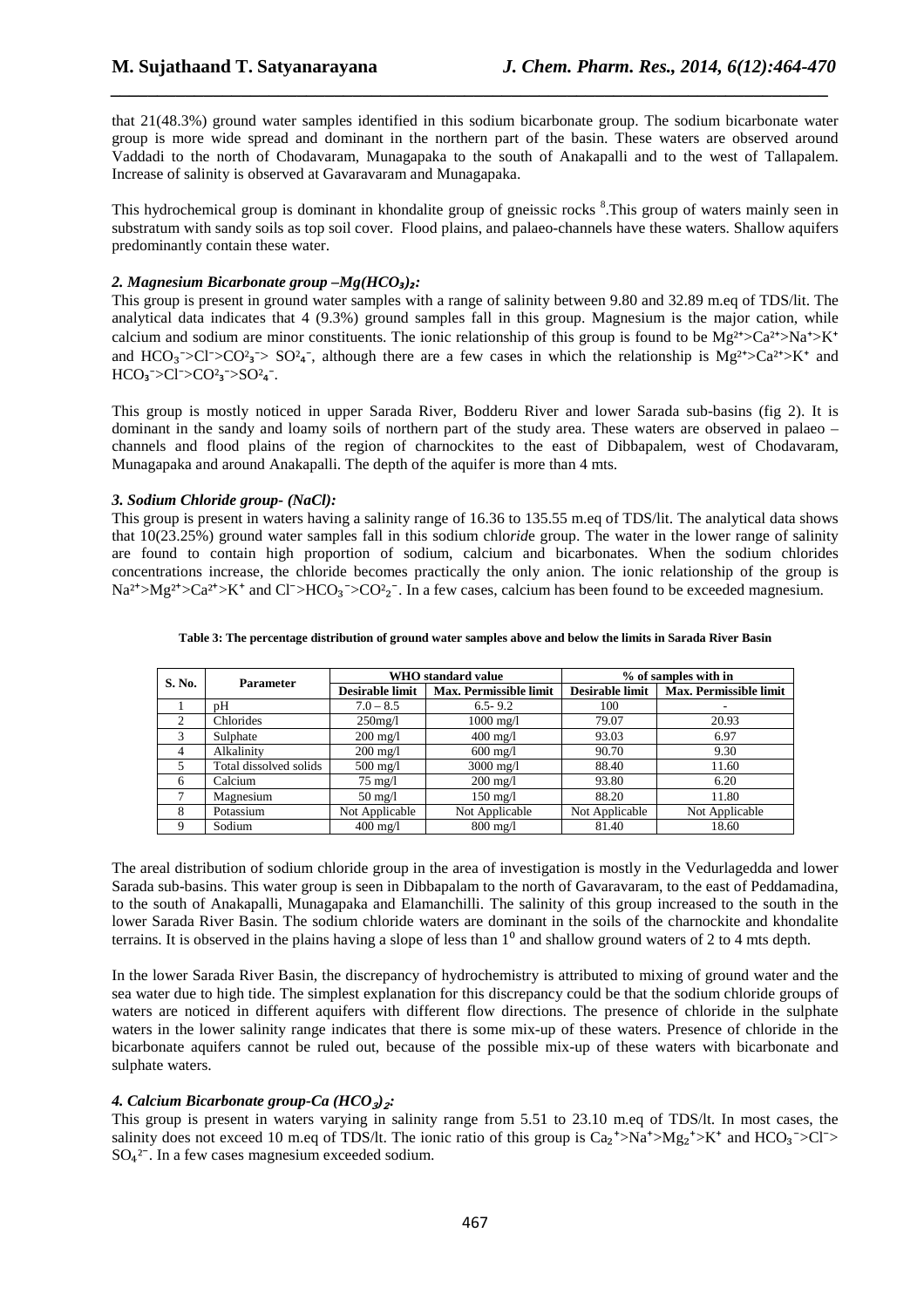The analytical data shows that 2(4.65%) ground water samples fall in this calcium bicarbonate group. These waters are abundant in the eastern part of the lower Sarada River Basin. The calcium bicarbonate group is observed in the soils of khondalitic region to the northeast of Anakapalli and east of Elamanchali. This water group is present in creep built plains of  $5^{\circ}$  to  $10^{\circ}$ ground slopes. The ground water levels are generally around 4 to 8 mts below the ground level. A gradual increase of salinity towards downstream side is expected in the study area. This general trend seems to be affected by the direct replenishment of fresh water from the river system to the aquifer. There is an increase of salinity gradually to the south and southwest of the basin. The destruction of calcium bicarbonate waters is easily delineated. This water type is found in a patchy distribution surrounded by the other types of water and probably indicates the effect of fresh water lenses.

*\_\_\_\_\_\_\_\_\_\_\_\_\_\_\_\_\_\_\_\_\_\_\_\_\_\_\_\_\_\_\_\_\_\_\_\_\_\_\_\_\_\_\_\_\_\_\_\_\_\_\_\_\_\_\_\_\_\_\_\_\_\_\_\_\_\_\_\_\_\_\_\_\_\_\_\_\_*

#### *5. Sodium Sulphate group-(Na*₂*SO*₄*):*

This group is observed in waters with salinity ranging from 17.53 to 103.66 m.eq TDS/lt. The average salinity of the group is higher than that of bicarbonate group and low salinities are exceptional. The ionic relationship of this group is  $Na^{\ast} > Ca^{\ast} \rightarrow K^{\ast} > Mg^{2+}$  and  $SO_4^{\ast} > HCO_3^{\ast} > Cl^{\ast} > CO_3^{\ast}$ .

The hydrochemical data indicates that 4(9.30%) ground water samples have the sodium sulphate waters in the entire Sarada River Basin. This group is present mostly in upper Sarada River, Bodderu river, Tacheru and Pedduru rivers, and lower Sarada Sub-basins (fig 1). This group is observed to the north of Gavaravaram, Anakapalli, northeast of Dibbapalem, to the south and south west of Tallapalem. Most of these waters are found in the northern region of the area of investigation. This group is predominant in the soils of the region of granitic gneisses. It is observed in the creep built plains and flood plains with less than  $1<sup>0</sup>$  ground slope and at depths varying from 2 to 6 mts below the ground level.

In this group as well as in the bicarbonate group, sodium is dominant cation,  $Ca^{++}$ ,  $Mg^{++}$  both being minor. In several locations in the south and southeast of the study area, there are indications that the composition of the waters in the aquifers is transitional from bicarbonate to sulphate. The wide range of overlap between the salinities of the bicarbonate and sulphate groups may not be only due to saline environment required for transition from one group to the other. It may be due to availability of sulphate in the rock formations. This group is mainly seen in the eastern side of the basin. The data shows that sulphate and bicarbonate concentrations increase southwards and it may be due to ground water flow in that direction.

## *6. Magnesium Chloride group-(MgCl*₂*):*

This group is present in waters with salinity range of 23.45 to 54.66 m.eq of TDS/lt, whereas in general, the salinity does not exceed 10 m.eq of TDS/lt. This discrepancy is obviously due to intrusion of sea water. The ionic relationship of this group is  $Mg^{2+} > Ca^{2+} > Na^{+} > K^{+}$  and  $Cl^{-} > HCO_3 \sim CO_3^{2-}$ , in few cases, sodium may exceed calcium. The data shows 2 (4.65%) ground water samples fall in this group. The magnesium chloride group is noticed in the lower Sarada River Basin only. These waters are observed in the soils of the region of charnockites to the southwest of Munagapaka and west of Elamanchili. The depth of ground water is 4 to 6 mts.

Generally, the suitability of water to be used for irrigation, and domestic purposes is indicated by the total salt content and sodium content present in the water. The major constituents present in irrigation water are sodium, calcium, and magnesium as cations and chloride, sulphate, and bi-carbonate ions as anions may also be present in appreciable amounts in the study area. The percentage distribution of ground water samples for various chemical parameters in the study area as per the standards is given in Table 3.

Chlorides occur naturally in all types of waters. High concentration of chlorides is considered to be the indication of pollution due to salt water intrusion and high organic wastes of animal or industrial origin. Human body releases a very high quantity (6 gram/person/day) of chloride<sup>9</sup>. From the present observation the minimum chloride value 14 mg/l at Anakapali and maximum chloride value 2486mg/l at Murakada. The other places of higher concentrations are Vakapadu (1900 mg/l), Elamanchili (1263 mg/l), and vemagiri (1775 mg/l) in the sub-basin - 6 of the study area. Higher concentration of area may be due to intensive agricultural practices, salt water intrusion, and feeding of salt to certain type of trees like coconuts in the study area.

Sulphate is utilized by all living organisms in the from of both mineral and organic sulphates. From the present study, it is revealed that the concentration of sulphates varying from 2 to 364 mg/l is within the maximum permissible limit except in sub-basin–6 at Munagapaka (1083 mg/l).

The presence of sodium gives bitter taste to water, which is dangerous for heart and kidney patients, corrosive effect to metals, and toxic to the plants. The data indicates that most of the ground water samples in the entire basin varying from 12 to 460mg/l are in permissible limits. A very few samples are in higher concentrations at Gavaram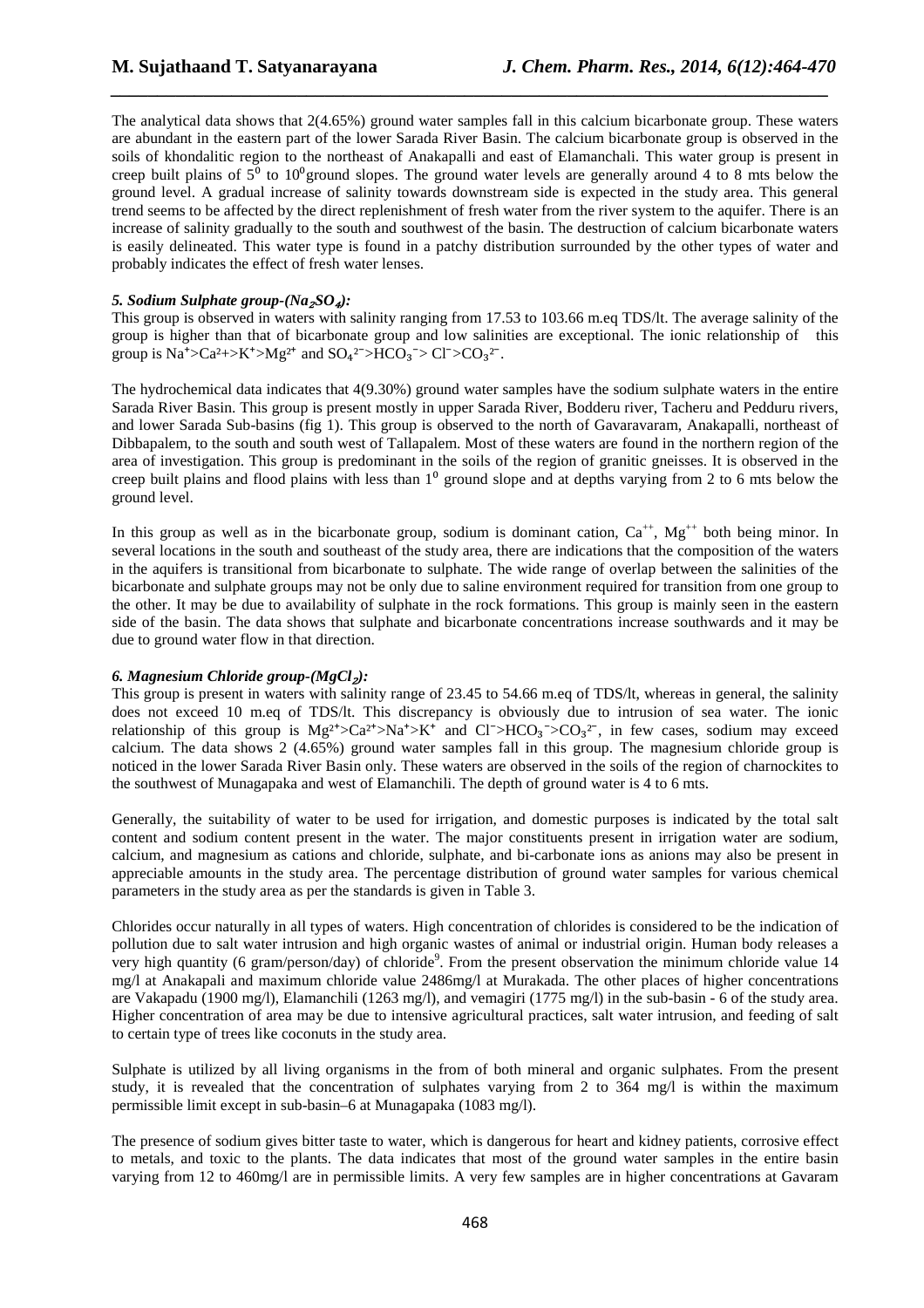(800 mg/l), Vemagiri (880 mg/l), and Devanapallem (1145 mg/l) in sub-basin-6 only due to salt water intrusion and over irrigation.

*\_\_\_\_\_\_\_\_\_\_\_\_\_\_\_\_\_\_\_\_\_\_\_\_\_\_\_\_\_\_\_\_\_\_\_\_\_\_\_\_\_\_\_\_\_\_\_\_\_\_\_\_\_\_\_\_\_\_\_\_\_\_\_\_\_\_\_\_\_\_\_\_\_\_\_\_\_*

Highly alkaline waters generally unpalatable, the value of alkalinity ranged from 75 to 830 mg/l. The data indicates that a few ground water samples which contain high alkalinity value are at Elamanchili (823 mg/l), and Tallapallem (638 mg/l).

Most of the wells that are observed in the weathered rocks like khondalites, granite gneisses, quartzites, charnockites, and different geomorphic features like creep built pediment, pediment fans , and wash plains have high depth of water level below the ground level, whereas in flood plains and palaeo channels have low ground water levels.

## **CORRELATION BETWEEN SALINITY AND THE CHEMICAL PATTERNS:**

The concentration of the various ions has been observed in the area of investigation as a function of the total dissolved ions. The following trends were observed in the study area.

1. Sodium and chloride ions increased linearly with the increase of total salinity.

2.Calcium and magnesium ions vary in the range of 2.42 to 188 m.eq of TDS/lit, without any correlations to the total salinity.

3.Magnesium is equally abundant as calcium

4.The bicarbonates are observed to increase linearly with salinity in the southern part of the basin

5. Sulphates are relatively low and their variations have no correlation with the total salinity.

## **GEOCHEMICAL EVOLUTION:**

 Taking into account the various hydrological and geological observations in the area of investigation, the following steps of the geochemical evaluation appear to fit the ground water under study:

1. Rain water infiltrates directly into the ground and is rich in biogenic CO<sub>2</sub>. It reacts with feldspars and heavy minerals present in soils and other silicate rocks of the local aquifers.

2. Depending on types of feldspars with which the water reacts, waters with predominantly dissolved sodium, calcium or potassium bicarbonates are formed.

3. Pyroxenes and amphilroles are heavy minerals in the area of investigation. The reaction of CO₂ present in the water seems to be a major source for the observed magnesium and other cations.

4.The various aquifers are found to contain little or no gypsum. Hence the sulphates in the ground water must have been from outside the area of investigation. Mostly it may be either from sea water or fertilizers.

## **CONCLUSION**

Based on distribution of different hydro-chemical groups, the dominant cations, anions and salinity of different chemical groups in different geological rock formations, geomorphic setting, soils , slopes and different water table setting, and different water table conditions in the ground waters of Sarada river basin, the following conclusions were drawn.

1.Most of ground water is found to be suitable for irrigation and drinking purposes in the study area.

2.The present study reveals that there is a perceptible degree of pollution of ground water resources in areas where there is a large scale of cultivation and use of fertilizers. The effect of fertilizers on the quality of ground waters indicates that there is need for adopting the sound monitoring and preventive practices.

3.There is a general tendency for contamination of ground water with marine sources in the south of the lower Sarada River, which is a normal phenomenon expected near entrance of the river into marine environment.

4.Extensive pollution in middle and lower parts of Sarada River Basin due to discharge of industrial effluents (both chemical and biogenic) and manmade sources have been observed.

5. Higher concentration of chloride, calcium, alkalinity, and sulphate may be due to intrusion of sea water in the southern part of the sub- basin-6. The salinity of the ground water samples is increased as result of over exploitation of ground water from thin sandy aquifers and shallow occurrence of ground water table below the ground level. It is observed that the quality of the ground water in palaeo – channels, pediments, and pediment fans is good, whereas the quality of water in wash plains and flood plains is poor.

#### **REFERENCES**

[1] R K Trivedy; P K Geol. Chemical and Biological methods for water pollution studies *Environmental publications*, Karad, India, **1986**.